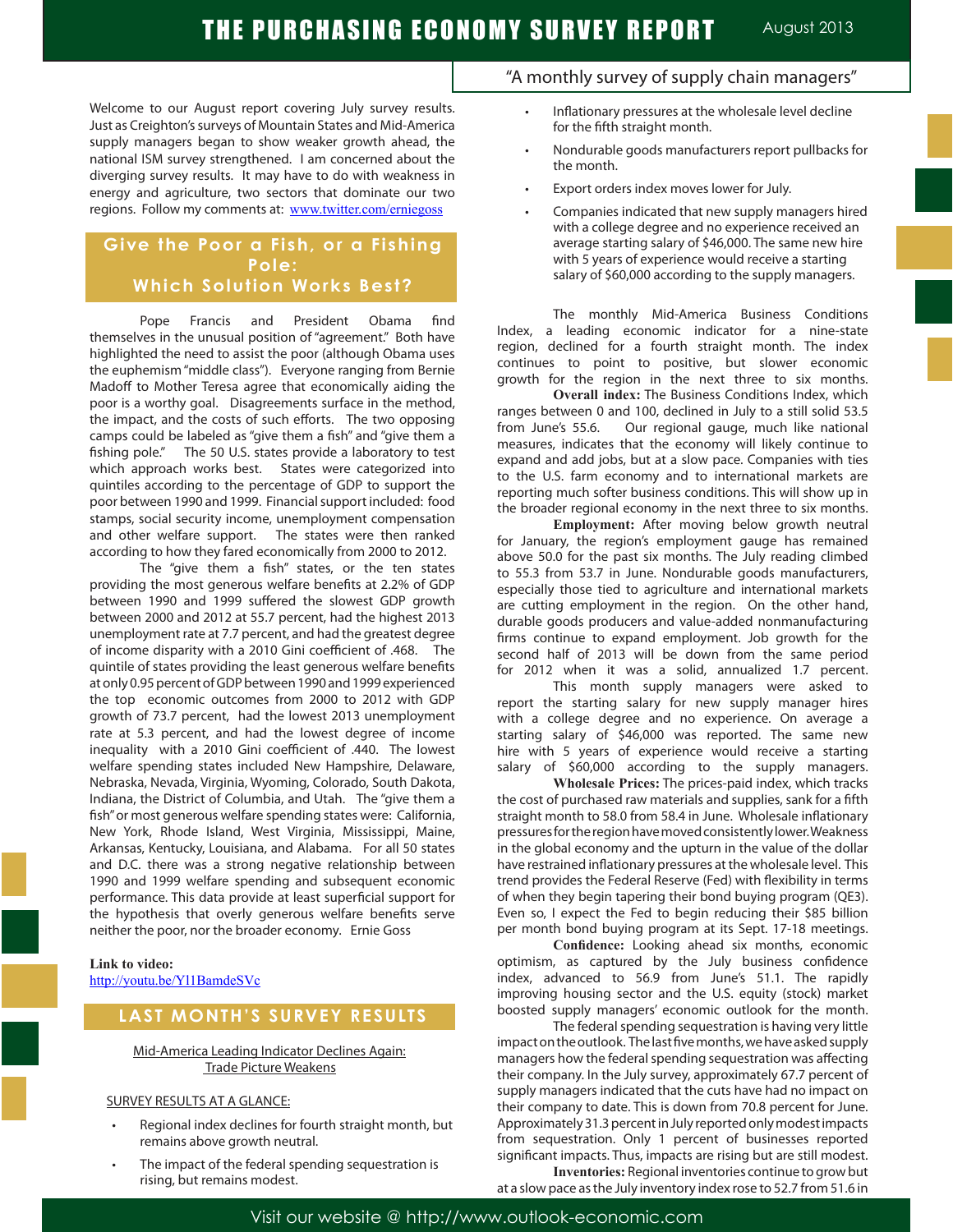June. In anticipation of slight positive sales growth, companies in our survey have now increased inventory levels for eight straight months. This inventory accumulation will contribute to regional growth in the months ahead. But declining readings are another indicator of positive, but slowing economic growth for the region.

**Trade:** New export orders reading is trending downward. The new export orders index dipped to 50.0 from 52.9 in June which was well down from May's 55.9. The import index expanded to 53.6 from June's 52.9. Economic pullbacks and slowdowns in Asia and Europe along with increases in the value of the U.S. dollar are having clear negative impacts on sales abroad. At the same time, continued slow but positive growth for regional firms boosted imports slightly for the month.

**Other components:** Other components of the July Business Conditions Index were new orders at 52.2, down from 57.0 in June; production or sales at 54.2, down from last month's 60.3; and delivery lead time at 53.3, down from 55.4 in June.

The Creighton Economic Forecasting Group has conducted the monthly survey of supply managers in nine states since 1994 to produce leading economic indicators of the Mid-America economy. States included in the survey are Arkansas, Iowa, Kansas, Minnesota, Missouri, Nebraska, North Dakota, Oklahoma and South Dakota.

### **MID-AMERICA STATES**

#### ARKANSAS

The July overall index for Arkansas expanded slightly to 52.9 from 52.6 in June. Components of the index from the survey of supply managers were new orders at 30.9, production or sales at 47.4, delivery lead time at 57.7, inventories at 58.3, and employment at 60.4. Arkansas's labor market has been the weakest in the region over the past year and the only state in the region to experience a decline in the number of workers in the labor force (the labor force is the sum of employed plus unemployed). Non-durable manufacturing firms reported job cuts while durable goods producers and non-manufacturing firms in the state added jobs.

#### IOWA

The Business Conditions Index for Iowa declined for a second straight month. The overall index from a survey of supply managers for July slipped to a very strong and regional high of 67.4 from June's 69.3. Components of the index for July were new orders at 72.9, production or sales at 71.4, delivery lead time at 59.2, employment at 67.1, and inventories at 66.2. Growth for the first half of 2013 is well above that for the same period in 2012 with the state's unemployment rate declining by the seven tenths of one percentage point which was more than any other state in the region. Durable and non-durable manufacturers are reporting very healthy expansions while nonmanufacturing firms detail positive growth. Despite somewhat weaker growth for agriculture linked businesses, the Iowa economy will expand at a solid pace in the next 3 to 6 months.

#### KANSAS

The Kansas Business Conditions Index for July weakened slightly to 57.3 from 58.6 in July. Components of the leading economic indicator from the monthly survey of supply managers were new orders at 76.8, production or sales at 65.0, delivery lead time at 43.8, employment at 61.2, and inventories at 39.6. Kansas food processing firms are experiencing healthy growth in sales and employment. Other nondurable goods producers and durable goods manufacturing firms, except for transportation equipment manufacturers, reported healthy expansions for July. Slower global economic growth is having a negative impact on firms selling aboard.

### "A monthly survey of supply chain managers"

#### **MINNESOTA**

For an eighth straight month, Minnesota's Business Conditions Index moved above growth neutral. The index from a monthly survey of supply managers in the state fell to 54.0 from June's 56.2. Components of the index from the July survey were new orders at 50.9, production or sales at 54.6, delivery lead time at 55.7, inventories at 56.0, and employment at 52.8. Food processors and other non-durable goods producers reported weaker economic conditions for the month. Expansions among durable goods selling domestically more than offset softer orders and sales for heavy manufacturing firms selling abroad. As a result of the improving state economy, the Minnesota unemployment rate has declined by one-half of one percentage point over the past year even as the labor force grew by more than 20,000.

#### MISSOURI

The July Business Conditions Index for Missouri rose slightly to 55.7 from 54.7 in June. Components of the survey of supply managers in the state were new orders at 54.4, production or sales at 60.2, delivery lead time at 51.9, inventories at 53.3, and employment at 58.8. Durable goods manufacturers, as a result of healthy sales and new orders, are adding employees and increasing the average hours worked per week of current employees. Non-durable goods producers including food processing are experiencing slight pullbacks in economic activity.\

#### NEBRASKA

Nebraska had the only overall index to move below growth neutral. The index, termed the Business Conditions Index from a survey of supply managers in the state sank to 49.1 from June's 51.1. Components of the index for July were new orders at 44.7, production or sales at 47.5, delivery lead time at 51.2, inventories at 50.6, and employment at 51.5. I think this decline will be temporary. I expect the index to move higher in the months ahead. However, growth for non-durable goods producers, durable goods manufacturers and non-manufacturing will be weaker for the second half of 2013 in comparison to the same period for 2012.

#### NORTH DAKOTA

The state's leading economic indicator sank for July. The overall index, termed the Business Conditions Index from a survey of supply managers in the state declined to 57.5 from 61.0 in June. Components of the overall index for July were new orders at 49.4, production or sales at 52.8, delivery lead time at 67.7, employment at 59.4, and inventories at 58.0. Even with the lower July reading, the state's economy continues to hit on all cylinders with durable and non-durable goods manufacturers experiencing healthy growth. While growth for the next 3 to 6 months will be healthy, it will be down from the same period for 2012.

#### OKLAHOMA

The Business Conditions Index for Oklahoma remained above growth neutral for July. The leading economic indicator from the monthly survey of supply managers tumbled to 52.3 from June's 59.6. Components of the July survey of supply managers in the state were new orders at 57.1, production or sales at 45.4, delivery lead time at 64.2, inventories at 55.3, and employment at 39.6. A pullback among non-durable goods producers including food processors combined with cutbacks for mining firms in the state were responsible for July's weaker reading. However, durable goods including metal manufacturers and machinery producers continue to report healthy growth. Economic growth for the rest of 2013 will be slower than for the same period of 2012 when employment expanded at an annual rate of 1.4 percent.

#### SOUTH DAKOTA

For an eighth straight month, South Dakota's leading economic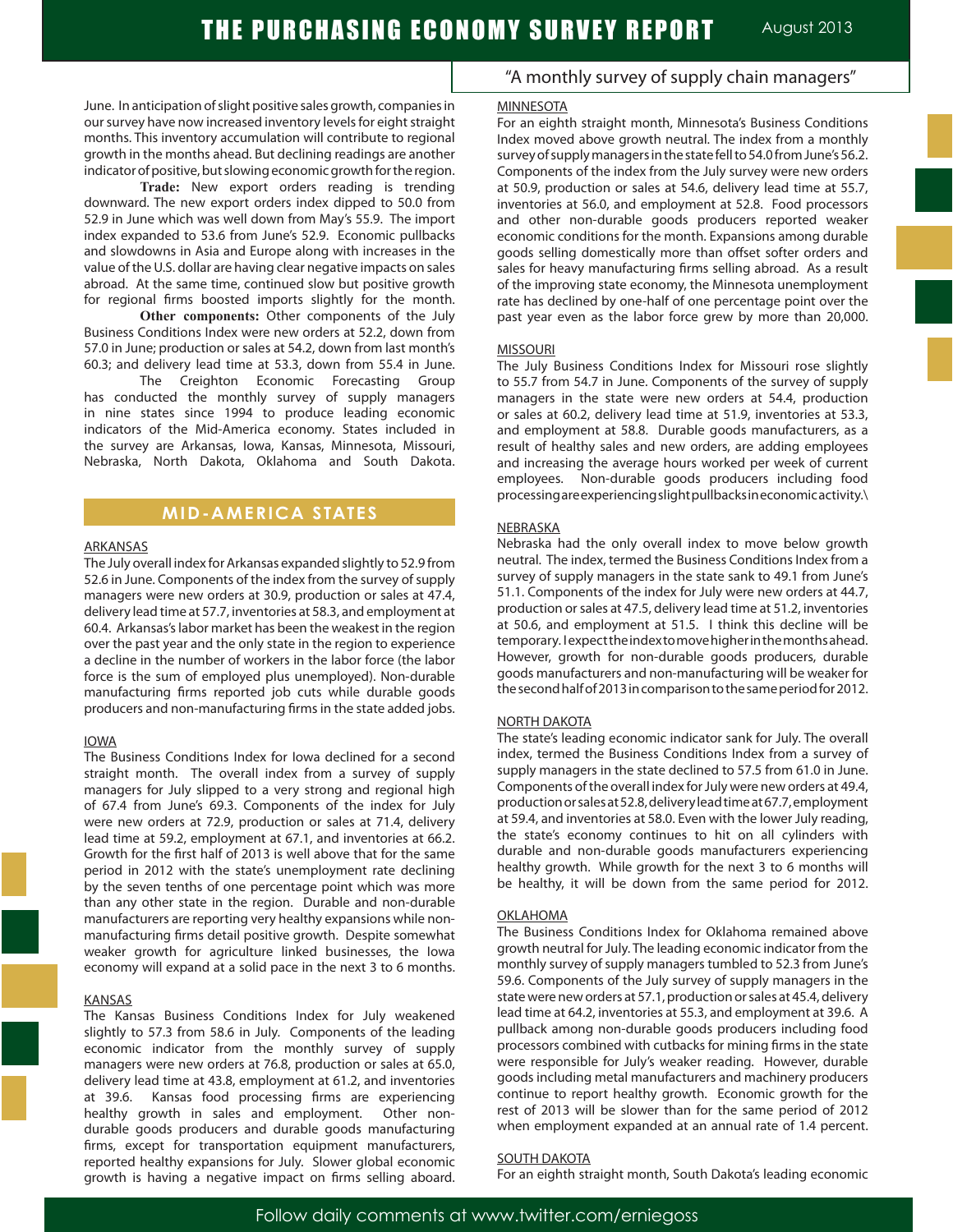# THE PURCHASING ECONOMY SURVEY REPORT August 2013

indicator from a survey of supply managers rose above growth neutral 50.0. The overall index, termed the Business Conditions Index from a survey of supply managers, climbed to a strong 64.8 from 62.9 in June. Components of the index for July were new orders at 78.9, production or sales at 74.1, delivery lead time at 60.8, inventories at 51.0, and employment at 59.1. Manufacturers in the state continue to add to their payrolls and to expand the average hourly work week. Growth for the second half of 2013 will be higher than for the same period in 2012 when the state experienced annualized job growth below one percent.



### **THE BULLISH NEWS**

- The Case-Shiller home price index advanced by one percent for May and was up by more than 12% over the past 12 months.
- The U.S. trade deficit shrank by 22% in June. There was a \$2 billion decline in oil imports. The U.S. is rapidly losing its heavy dependence on foreign oil.
- Both the non-manufacturing and non-manufacturing ISM numbers were up strongly for July.
- Retail sales continue to expand at a solid pace despite little growth in income.



Ĩ

# **THE BEARISH NEWS**

- The U.S. economy added 162,000 jobs and the unemployment rate dipped to 7.4% in July. However, a large share of the jobs were part-time and the size of the labor market shrank due to more of the unemployed became discouraged and chose to sit at home and watch re-runs of Golden Girls instead of looking for a job.
- Annualized GDP growth for the second quarter of 2013 declined to 1.7%. It should be more than double this rate.
- Retail sales for July expanded by a measly 0.2%. We need to see 0.5%+.

# **WHAT TO WATCH**

- Consumer Price Index (CPI): On Aug. 15 and Sept. 17, the U.S. Bureau of Labor Statistics releases the CPI. Annualized readings above 2.0% will push the Federal Reserve to begin reducing its QE3 stimulus program at its Sept. 17-18 meetings.
- Retail Sales: On Sept. 13, the U.S. Census Bureau releases its retail sales numbers for August. We will get a glimpse of consumer "back to school" shopping. Year over year sales growth of more than 5% will be another incentive for the Fed to begin allowing long-term interest rates to rise.
- Jobs: On Friday Sept. 6, the U.S. Bureau of Labor Statistics (BLS) will release the employment report for August. A very positive report (jobs added over 200,000 and unemployment down) will be another factor encouraging the Fed to begin raising long term rates (i.e. reducing bond purchases) in September.

### "A monthly survey of supply chain managers"

# **THE OUTLOOK**

FROM GOSS:

- • Over the next 6 months, I expect short term interest rates (less than 2 years) to remain at their current low levels while long term rates will continue to rise but by less than one-half of one percentage point.
- The President will win the budget battles with Congress in September. This will mean that the debt ceiling will be raised with only token resistance. Republicans cannot win this battle so they should not take it on.
- Watch for a temporary and potentially large pullback in stock prices in the months ahead.

#### OTHER FORCASTS:

 • The Conference Board (August 2013): "U.S. economy looks poised to strengthen as private sector strength offsets fiscal drag. " The upside potential to our previous base case forecast that we pointed out to be a possibility in the past month appears to be unfolding. The U.S. private domestic sector of the economy continues to exhibit underlying strength and improved health following several years of major structural adjustments. This improved strength appears to be offsetting the fiscal drag from the spending sequester cuts. After a sluggish 1% growth performance in Q2, we forecast an acceleration in economic activity to 2.4% in Q3 and 2.7% in Q4 (vs. our previous forecasts of 1.7% and 2.5%, respectively in Q3 and Q4). The ongoing revival in the housing and automotive sector leads the rebound in the overall economy, but importantly we also anticipate increases in personal income and consumers' increasing comfort to borrow again to underpin firmer and more sustainable real consumer spending in the quarters ahead."

# **Goss Eggs (Recent Dumb Economic Moves)**

- Last month the federal Financial Stability Oversight Council (FSOC) chaired by Treasury Secretary Jack Lew declared that GE Capital, the finance arm of GE and AIG are officially important, or Too Big to Fail (TBTF). The FSOC is also trying to designate Prudential and MetLife as TBTF. Treating insurers like banks will raise insurer costs to comply with regulations and also expand government into private enterprise (i.e. crony capitalism). When will politicians learn?
- Survey results for July will be released on the first business day of the month Sept. 3.

Follow Goss on twitter at http://twitter.com/erniegoss For historical data and forecasts visit our website at: http://www2.creighton.edu/business/economicoutlook/ www.ernestgoss.com

Visit our website @ http://www.outlook-economic.com